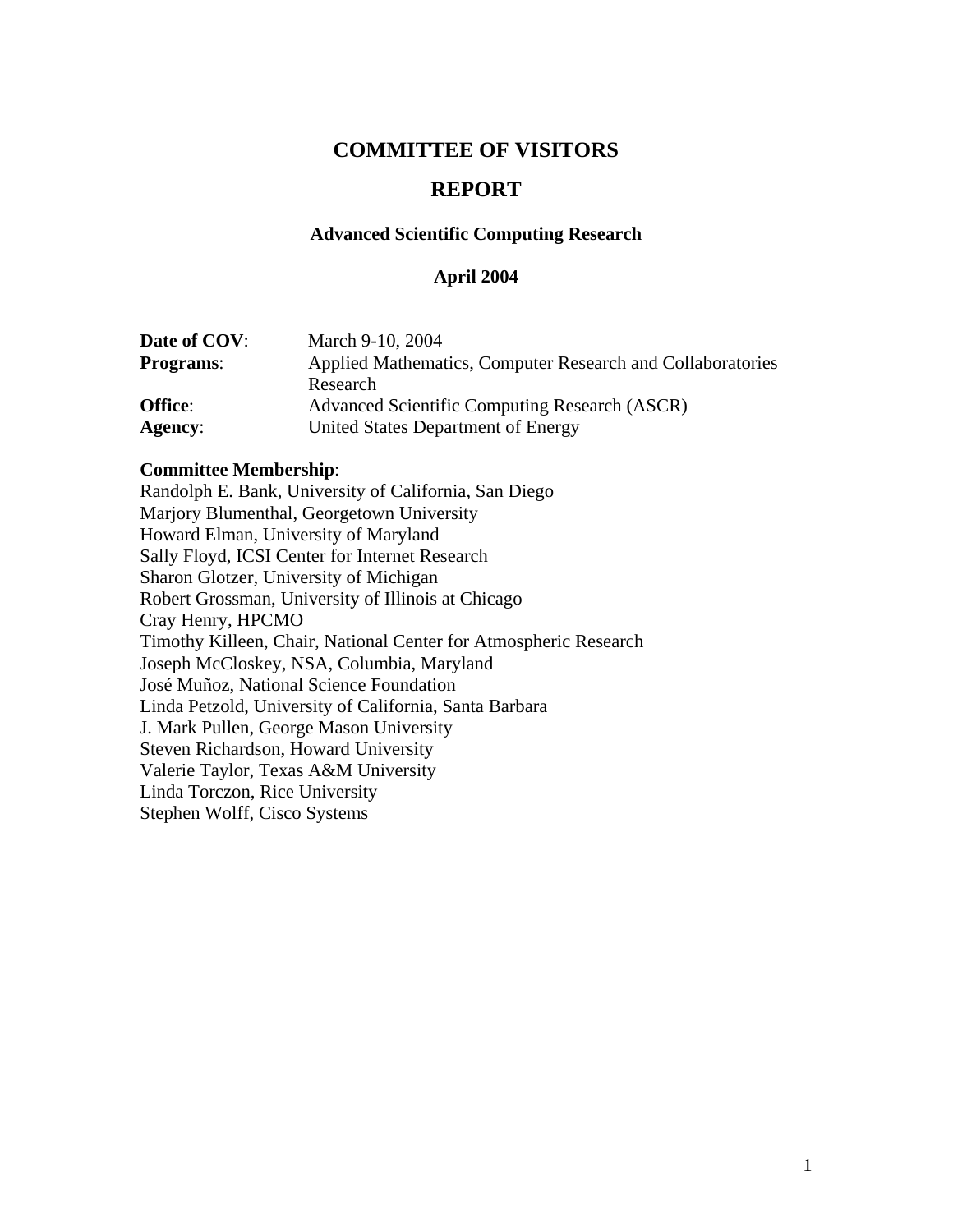## **0.0 Executive Summary**

The Committee of Visitors (COV) for the Office of Advanced Scientific Computing Research (ASCR) programs in Applied Mathematics, Computer Science, and Collaboratories met March 9-10 2004 at the DoE facility in Germantown, MD.

The COV is extremely grateful to the program officers and other ASCR staff who gave unstintingly of their time and knowledge to help the committee in its deliberations.

## **Findings:**

Based on presentations by, and interviews with program officers and management, and on examination of project folders of the three research programs, the **COV considers the ACSR programs under review to be generally effective and reasonably well managed,** with allowance given for the complexity of the program, the differential character of the various constituencies involved, and the differing but related missions of the individual programs, office, and agency.

**The committee found no cases in which the ultimate decision of the program manager was obviously incorrect or unjustified, nor any instances where the program was skewed in a questionable direction or where the process deviated markedly from the normal standards of peer review.**

**There was some concern expressed by members of the COV regarding the representativeness of the reviewer pool**, owing to the repetition of names of various well-known scientists in the proposal folders and the relatively small number of panel members used for some quite large solicitations.

**The COV folder review revealed significant differences in handling and review techniques from program to program and between sub-categories** (e.g., between declined and awarded proposals, between initial proposals and renewals, and between national lab and university proposals), which made intercomparisons and "roll-up" statistics difficult to obtain. It was not possible, for example, to readily gain a summary of geographic or demographic distribution for awards or for declinations.

**The material in the folders was, in various cases, insufficient to track the events leading to the final action**; folder information in these cases had to be supplemented by data drawn from program officers' personal filesystems in order to evaluate the complete train of events. In general, it was the view of the COV that **the folders appeared to be designed more for "fiscal management" than for "program management,"** and that **this constituted a limitation of the current process** and led program officers to employ ad hoc and idiosyncratic procedures to manage their programs effectively.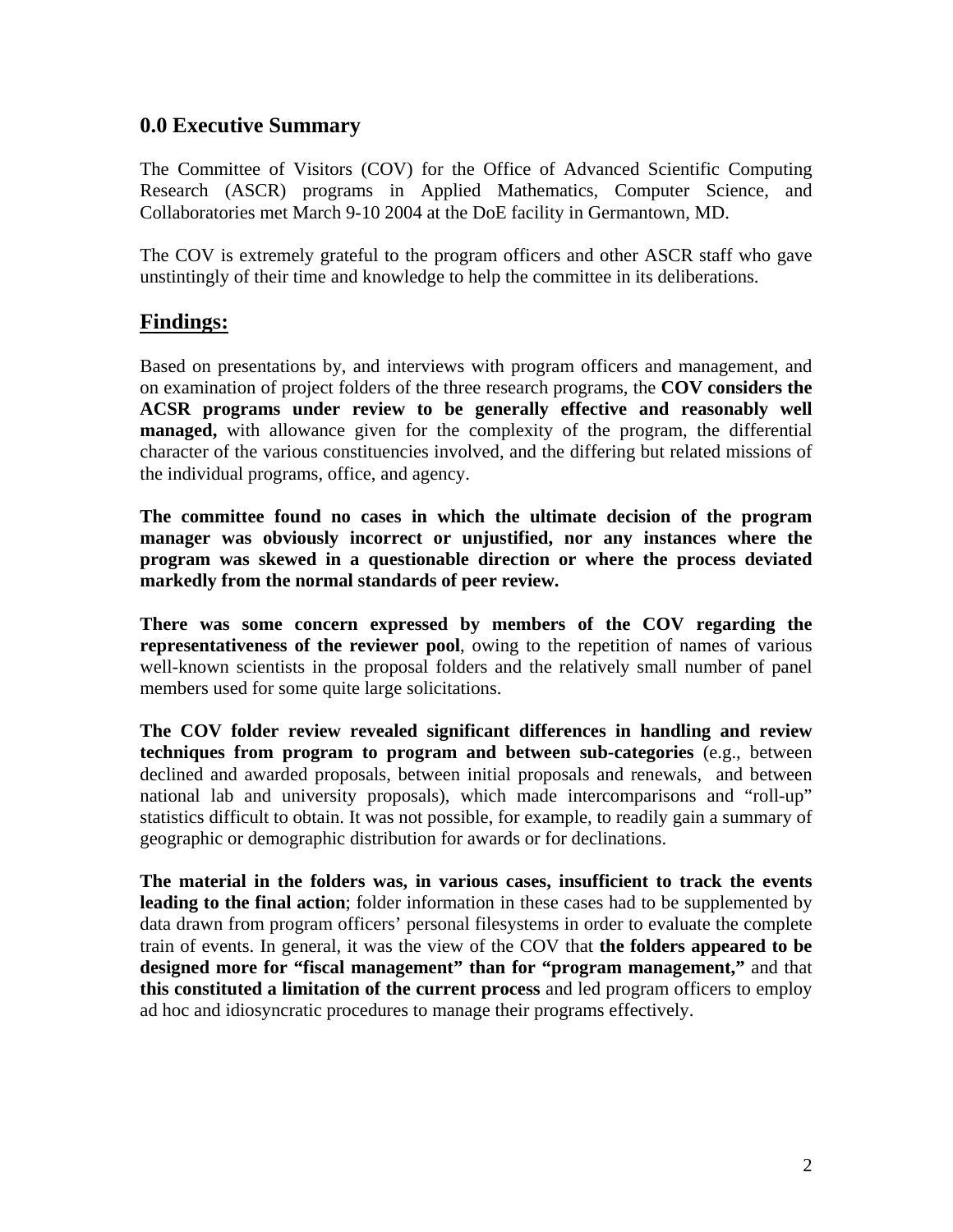## **Recommendations:**

**The COV applauds the development of program management guidelines for ASCR** (presented on the first day of the review) and believes that such guidelines should be used in the future to make the review processes more comprehensive, uniform, consistent, and easy to evaluate.

**The COV was particularly pleased to learn of the ASCR commitment to professional development of new scientists and applauds the Early Career PI Program**, which has led to funding of more than 20 new investigators over the past two years. The COV believes that the ASCR would benefit from a formal longitudinal evaluation of the efficacy of this important and apparently very successful new program, which was started in 2002.

The COV noted that the cross-cutting Scientific Discovery through Advanced Computing (SciDAC) program has had a major influence on all three programs under review. There was concern within the COV over SciDAC's future, and the **COV believes that ASCR should prepare a strategic plan that covers the future of SciDAC.** 

At the start of the meeting, the COV was informed that newly developed guidelines would be promulgated to ensure, amongst other things, that "university and lab proposals will be handled equally". **The COV believes that ASCR need not mandate complete equality between the lab and university processes**, since ASCR clearly has a major and unique mission to support cutting-edge lab science. However, the COV feels that **both sets of the folders should contain sufficient information to detail the decisionmaking process and track continued progress for renewed awards, and that similar (or identical) robust standards for tracking decision processes and documentation should apply to both types of proposals.** 

**A major recommendation of the COV is that ASCR develop a more comprehensive and consistent approach to program review documentation**. Formal records should include the key information that document the process and justify the resulting decision in context.

The COV made a number of specific recommendations for the conduct of future COV reviews.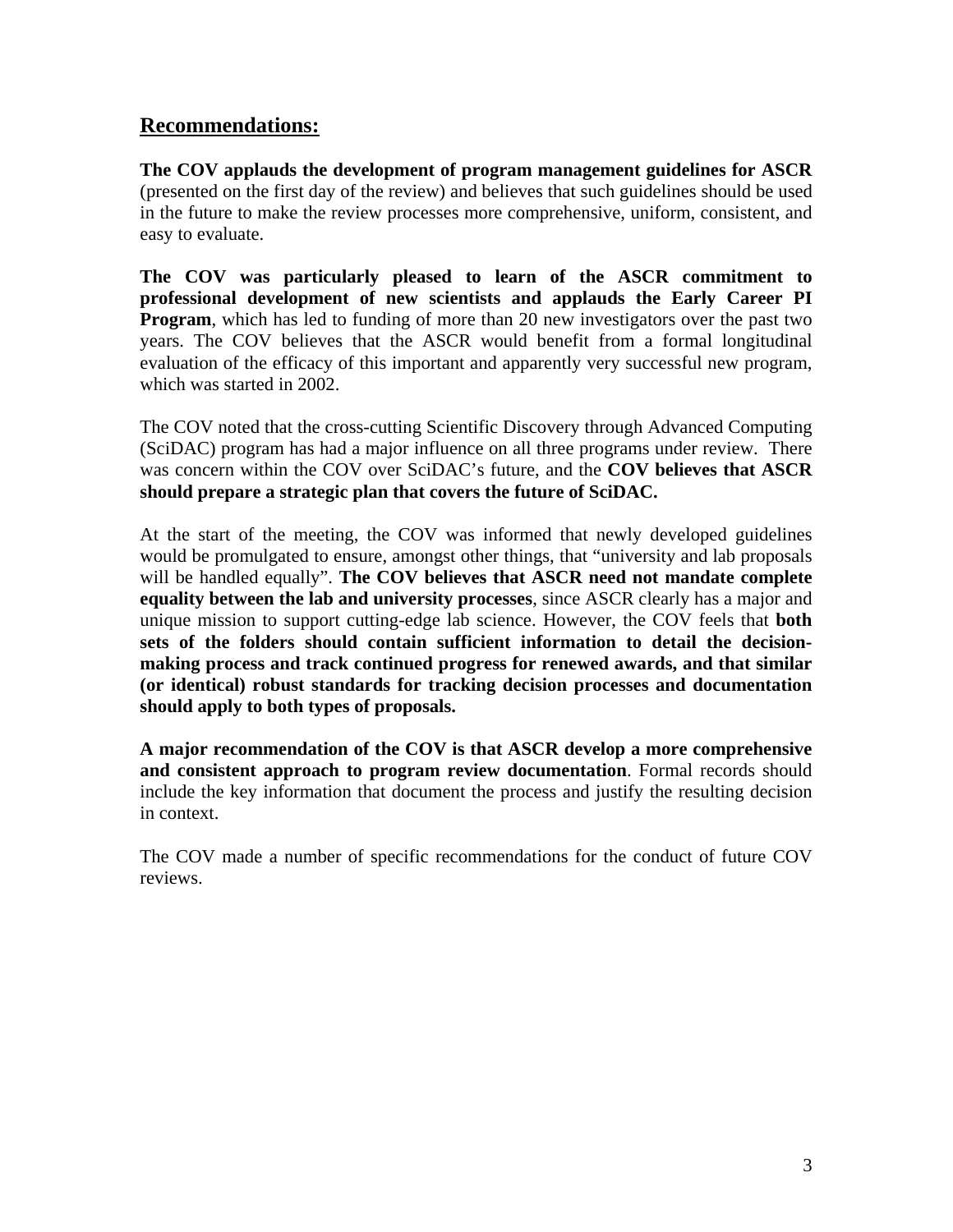# **TABLE OF CONTENTS**

|                                                                       | page |
|-----------------------------------------------------------------------|------|
| <b>Executive Summary</b>                                              | 2    |
| Introduction                                                          | 5    |
| Overview of Findings                                                  | 6    |
| Integrity and Efficacy of Individual Program's Processes & Management | 9    |
| <b>Applied Mathematics Research</b>                                   | 9    |
| <b>Computer Science Research</b>                                      | 12   |
| <b>Collaboratories Research</b>                                       | 13   |
| General Programmatic Findings and Recommendations                     | 13   |
| Balance between National Laboratory and University Participation      | 13   |
| <b>Evaluation of Program Impacts</b>                                  | 14   |
| <b>Applied Mathematics Research Highlights</b>                        | 15   |
| <b>Computer Science Research Highlights</b>                           | 15   |
| <b>Collaboratories Research Highlights</b>                            | 15   |
| <b>Strategic Planning</b>                                             | 16   |
| <b>Committee of Visitor Process</b>                                   | 17   |
| <b>Full List of COV Members</b>                                       | 19   |
| Letter Charge to Committee from ASCAC Chair                           | 20   |
|                                                                       |      |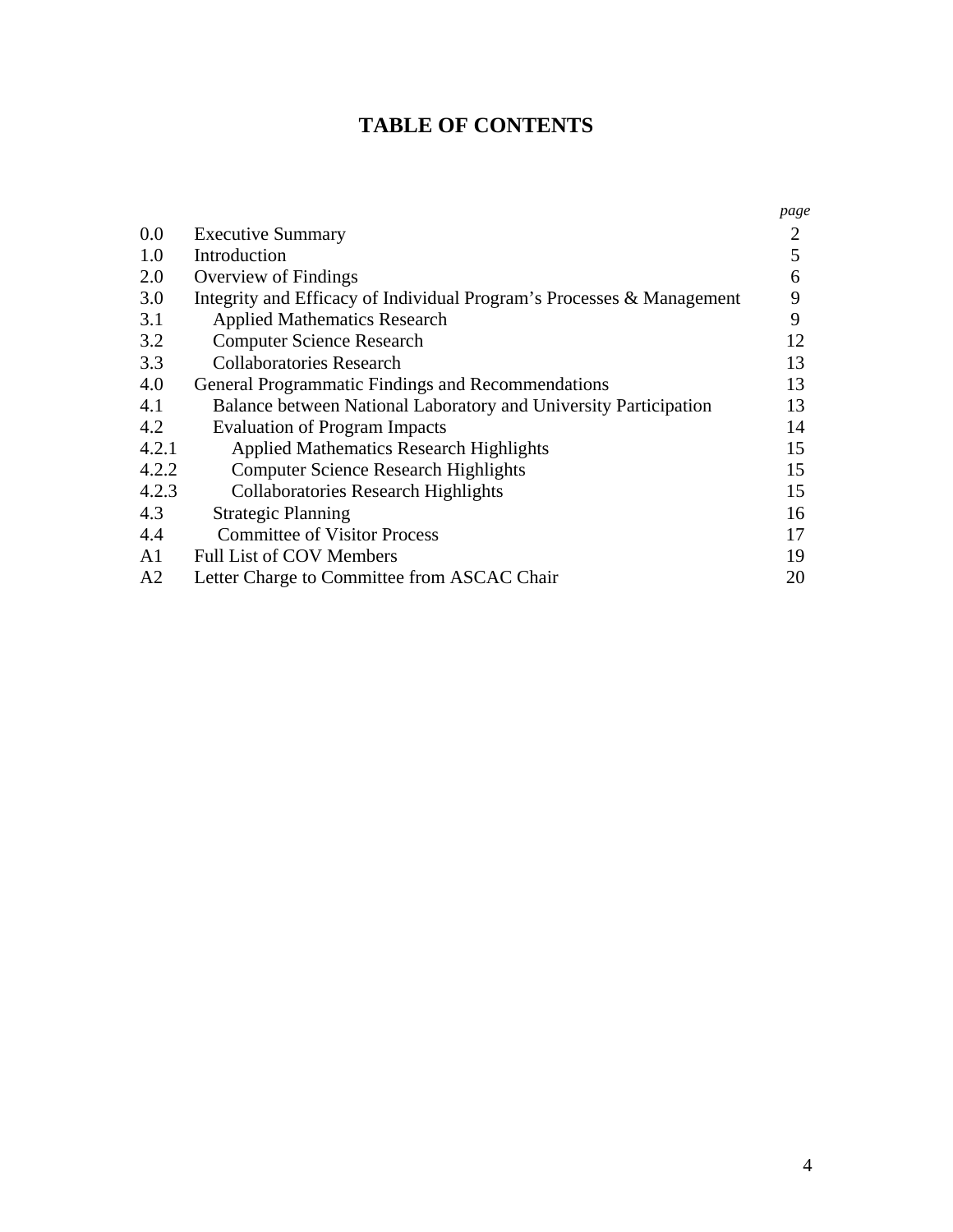## **1.0 Introduction**

The Advanced Scientific Computing Advisory Committee (ASCAC) for the Office of Science, United States Department of Energy (DOE), was charged by Dr. Raymond Orbach, Director of the Office of Science, with assembling a Committee of Visitors (COV) to review the research programs of the Office of Advanced Scientific Computing Research (ASCR) in Applied Mathematics, Computer Science Research, and Collaboratories Research. The list of participants in the COV is provided in Attachment 1 and the letter charge to the committee from the chair of the ASCAC is provided in Attachment 2.

This report presents the findings and recommendations of the COV. The committee members recognize that this is the first time that the respective DOE programs have been evaluated in this manner and, as a consequence, paid special attention to recommendations for future improvements in the review process.

The COV met at the DOE Germantown location on Tuesday, March 9 and Wednesday, March 10, 2004. The meeting began with a series of presentations by the DOE program officers. Dr. Gary Johnson provided a summary of the charge to the committee, discussed the DOE conflict of interest policy, and presented helpful summaries of the ASCR programs under review. Each program manager then made presentations describing their specific program's goals, accomplishments, and the approach used to evaluate proposals. These program managers were Drs. Fred Johnson and John Van Rosendale (Computer Science Research), Dr. Charles Romine (Applied Mathematics Research) and Dr. Mary Anne Scott (Collaboratories Research). The COV also received a presentation from Dr. Martin Rubenstein of the DOE Division of Grants and Administration describing how the ASCR programs comply with federal policies and the relevant OMB circulars.

Following the program manager summaries, which included information on program growth, proposal success rates, PI demographics and other topics, the COV split up into three subgroups to review proposal folders for each program. These folders included documentation for both DOE national laboratory and university-led proposals. Following the initial review of the program folders, the COV met with the program managers to discuss preliminary findings and to request further information to aid in the development of this report.

On the second day of the review, the requested additional information was presented and discussed by the program managers. The additional material included an overview of budget data, a spread sheet of all proposals in the awarded and declined categories, lists and descriptions of program highlights, and additional statistical information on proposal pressure, success rates, and review panel membership. The COV continued the analysis of the documented review processes and expanded its work to include an evaluation of program outcomes and plans. A synopsis of the draft report was discussed with the program managers before the end of the meeting and the final report itself was prepared using subsequent e-mail exchanges with COV members. The COV members were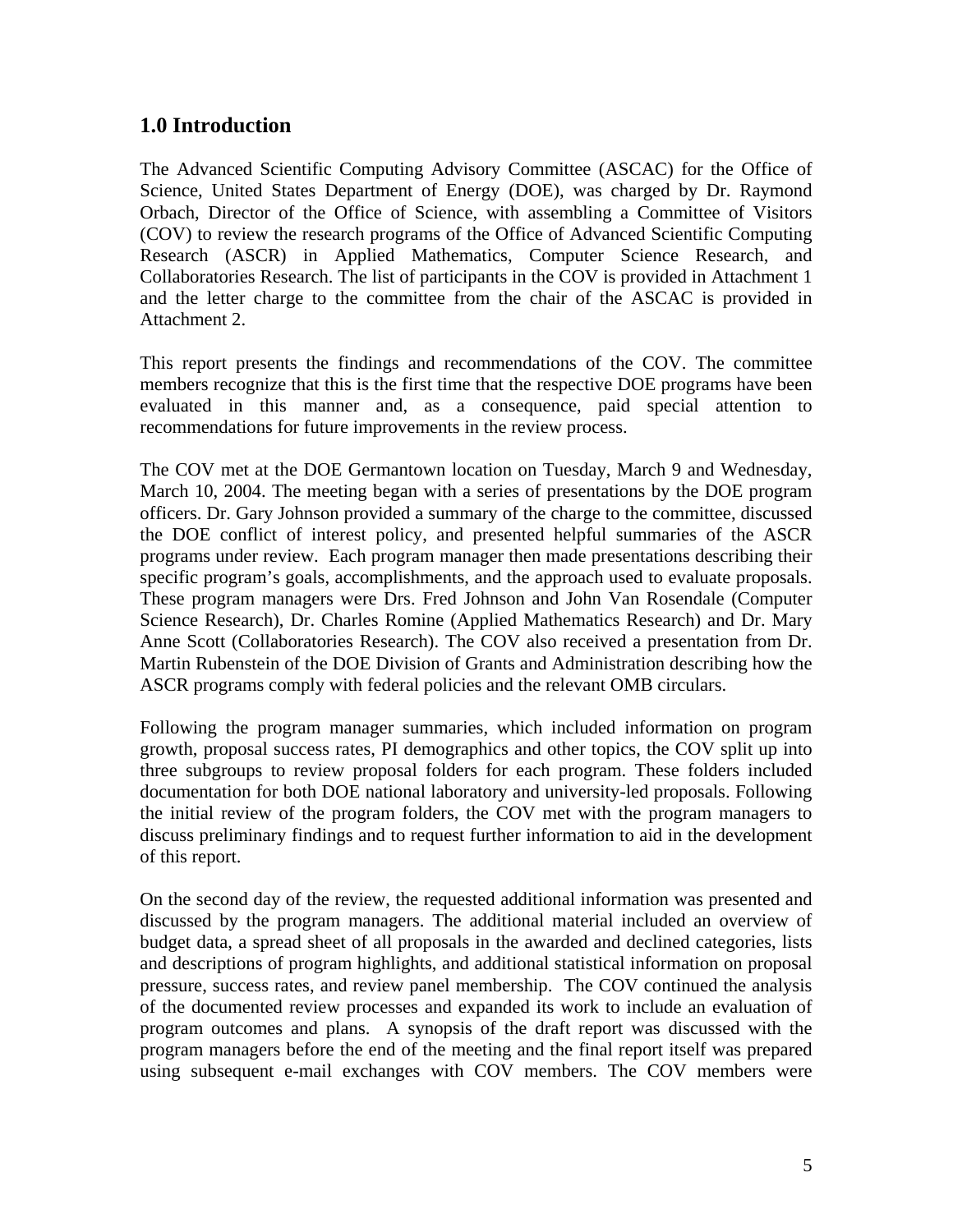grateful for the active and helpful engagement of the ACSR program managers throughout the review process.

The specific charge to the COV included the following four elements:

- 1. An assessment of the efficacy and quality of the processes used to solicit, review, recommend, and document proposal actions and monitor active projects and programs.
- 2. An assessment of how the award process has affected the depth and breadth of portfolio elements and the national and international standing of the portfolio elements.
- 3. Commentary on future directions proposed by ASCR management and on opportunities that might not have been presented
- 4. Commentary on the proposal review process, and on how the COV evaluation process might be improved in the future.

The charge also requested that the COV address such questions as:

- Are the best people in the associated areas, and the best proposals, being funded by ASCR?
- Have any proposals been funded that did not receive good reviews? If so, why?
- Are the most knowledgeable and informed reviewers being chosen?
- Have competition and peer review been used appropriately to guide major research expenditures?

## **2.0 Overview of Findings**

## **2.1 Efficacy and Integrity of Processes**

The COV considers the ACSR programs under review to be generally effective and reasonably well managed, with allowance given for the complexity of the program, the differential character of the various constituencies involved, and the differing but related missions of the individual programs, office, and agency. The program officers are clearly dedicated and competent public servants who have considerable knowledge of their respective portfolios and communities of practice. Each program has achieved significant successes and some of the programmatic highlights of the respective programs are mentioned in Section 4.2.

The format and time allocated for the COV review process allowed for a substantive, but not complete, evaluation of the ASCR proposal review processes and enabled the committee to address many, but not all, of the elements of the charge summarized in Section 1.0.

The COV was presented with a subset of the proposal folders in each of the three subject programs. The COV also requested, and was provided with, additional folders during the meeting and was given access to a complete list of Principal Investigators (PIs) for both awarded and declined proposals. Some of the program managers listed the names of panel reviewers for specific solicitations, but a complete list of panel and mail-in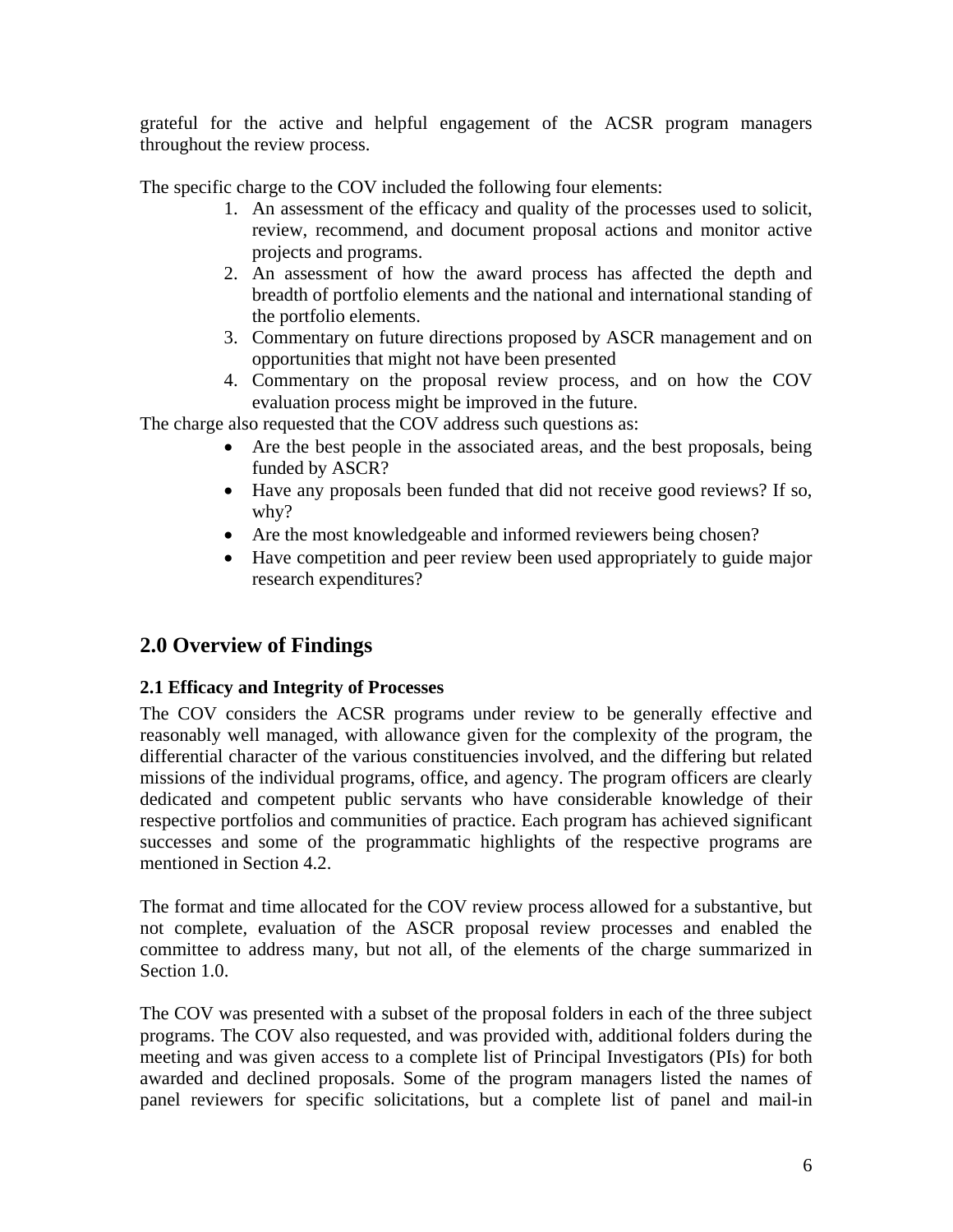reviewers was not available across all programs. All requested documentation present in the central file system was quickly provided to the committee, though some relevant data (such as comprehensive reviewer lists) were apparently stored on personal filing systems and were not reviewed for that reason. The initial set of folders did not include declinations, although a sampling of such folders was later made available on request (though not for all three programs).

The committee found no cases where the ultimate decision of the program manager was obviously incorrect or unjustified. Similarly, the COV found no instances where the program was skewed in a questionable direction or where the process deviated markedly from the normal standards of peer review (although COV concerns with regard to the peer review process are mentioned below). Proposal reviewers were clearly well informed and knowledgeable of their respective areas. There was some concern expressed by members of the COV regarding the representativeness of the reviewer pool, owing to the repetition of names of various well-known scientists in the proposal folders and the relatively small number of panel members used for some large solicitations. In the case of mail-in and panel reviews, a minimum of three reviewers was the standard across all three programs. A full evaluation of the adequacy of the reviewer pool was not possible given the lack of readily available and comprehensive reviewer pool statistics and associated data.

The COV folder review revealed significant differences in handling and review techniques between programs and between sub-categories (e.g., between declined and awarded proposals and between national lab and university proposals). There was considerable unevenness in the level of detail, format, content, and organization of the documentation, which made it difficult for the COV to gain a thorough picture of processes. Each folder contained the subject proposal, but, in some instances, only the university-led proposal folders had detailed decision memos written by the program managers. A variety of techniques were used for proposal evaluation, and the program managers clearly exercised significant discretion in deciding which technique was appropriate for specific solicitations. The COV felt that this level of discretion was appropriate. These methods included "pre-proposal" evaluation by program managers and subsequent encouragement/discouragement of a full proposal, large and small panels for targeted solicitations, and mail review. The COV did not see or review any documentation relevant to the pre-proposal screening processes and no complete lists of pre-proposals were in the folders, making it difficult to comment on the quality of the procedures used to screen out proposals at the pre-proposal stage.

The COV discerned several significant differences between how proposals from the national labs and universities were handled, including the style and format of the respective proposal folders. There were also significant differences between the processes used in each of the individual programs, which made comparisons and "roll-up" statistics difficult to obtain. It was not possible, for example, to readily gain a summary of geographic or demographic distribution for proposer awards or for declinations. Renewal proposal folders (particularly for lab proposals) generally contained less information concerning the decision processes, relative to first-time or "new" proposals. A substantial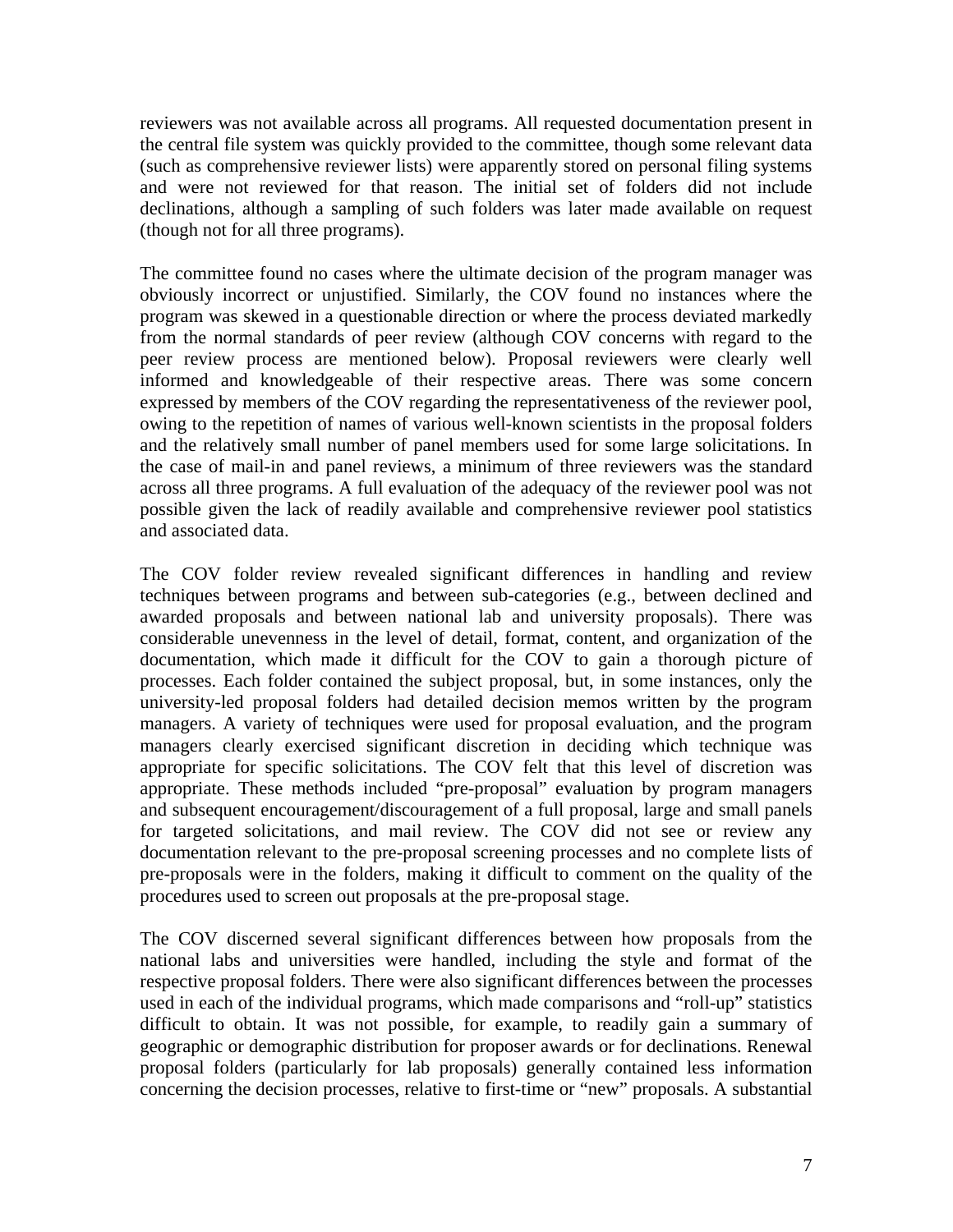amount of time at the meeting was consumed by supplementary information requests and associated dialog with the program managers. A recommendation for the future will speak to the need for improved database systems to enable such queries to be more readily addressed ahead of, as well as during, the COV meetings. One complicating factor was that, in some instances, large team proposal activities were documented in different (and separately filed) folders, apparently one per Co-PI institution. This multiplicity of folders for the same collaborative activity made it difficult to gain a complete overview of the team effort. Specific issues with regard to the folder review are described in Section 3.0 under the respective programs.

The COV applauds the development of program management guidelines for ASCR (presented on the first day of the review) and believes that such guidelines should be used in the future to make the review processes more comprehensive, uniform, consistent, and easy to evaluate.

The COV was particularly pleased to learn of the ASCR commitment to professional development of new scientists and applauds the Early Career PI Program, which has led to funding of more than 20 new investigators over the past two years. The COV believes that the ASCR would benefit from a formal longitudinal evaluation of the efficacy of this important and apparently very successful new program, which was started in 2002.

The ASCR program uses the panel review mechanism extensively for the larger program elements. There was a concern expressed by members of the COV that, in certain cases in some programs, the panels were not sufficiently large to ensure thorough representation of the various required areas of expertise; the COV suggests that specific guidelines be developed for such panels. In one instance a (roughly) \$20M program was reviewed by a panel comprising only 4 expert referees. The COV believes that, in general, the number of expert reviewers comprising a panel should be (in some way) commensurate with the magnitude of the funding level for the specific research opportunity.

The COV discussed the DOE's Scientific Discovery through Advanced Computing (SciDAC) program in considerable detail throughout the visit. It is clear that this crosscutting DOE activity has had a major influence on ASCR plans within all three programs under review. There was concern (discussed in greater detail in section 4.3, below), however, that the SciDAC program's future was in some jeopardy, and that strategic planning within ASCR related to the future of SciDAC was urgently needed.

Despite some of the procedural issues discussed above (which varied considerably from program to program), the COV believes that each ASCR program manager demonstrably and regularly used inputs from the peer review process (sometimes a panel and sometimes mail-in reviews) and exercised proper judgment in arriving at the final funding/no funding decision. The level of detail in the folders documenting these decisions differed from program to program and specific issues are identified below in the appropriate sections. The material in the folders was, in various cases, insufficient to evaluate the complete train of events leading to an action. In general, it was the view of the COV that the folders appeared to be designed more for fiscal than for programmatic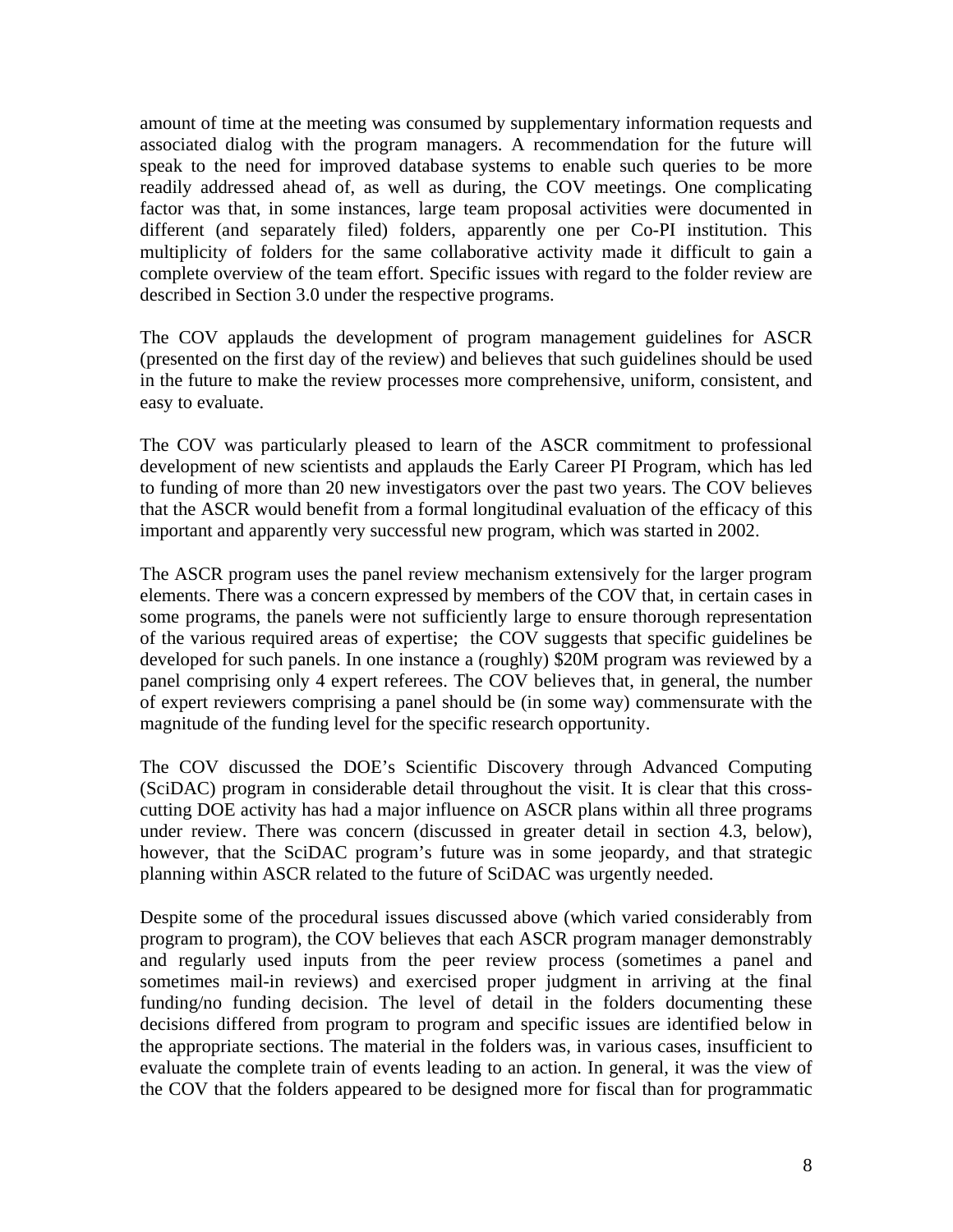management And, furthermore, that this constituted a limitation of the current process that should be addressed

At the start of the meeting, the COV was informed that newly developed guidelines would be promulgated to ensure, amongst other things, that "university and lab proposals will be handled equally". The COV noted that the documentation in the lab folders was less complete than for the university folders. The COV believes that the ASCR program need not mandate complete equality between the lab and university processes, since the ASCR program clearly has a major and unique mission to support lab science. However, the COV feels that both sets of the folders should contain sufficient information to detail the decision-making process and track continued progress for renewed awards. The COV feels that the proposal decision processes for lab and university proposals can differ, if warranted by the nature of the particular solicitation. However, it is the strongly held view of the committee that similar (or identical) robust standards for tracking decision processes and documentation should apply to both types of proposals.

A major recommendation of the COV is to suggest that ASCR develop a more comprehensive and consistent approach to program review documentation. Formal records should include the key information that document the process and justify the resulting decision in context. The COV is very optimistic that such improvements in process will quickly lead to measurable gains in ASCR program efficiency.

## **3.0 Integrity and Efficacy of Individual Program's Processes and Management**

## **3.1 Applied Mathematics Research**

In some ways, the Applied Mathematics Research program was the easiest one of the three for the COV to assess, in part because its objectives appeared to be relatively straightforward and readily understood. The COV believes that the program manager of the Applied Mathematics program, Dr. Charles Romine, has done an excellent job in managing this program, and has demonstrated significant initiative and leadership for the program and its community, notably in his development of the exciting new program in multi-scale modeling.

The long-lived Applied Mathematics Research program has achieved significant impact across a broad spectrum. Program highlights include progress in developing mathematics for simulation of combustion physics, computational fluid dynamics and laser-plasma interactions. In general, the documentation provided by the program manager was in very good shape, with clear decision memos in the folders, based on an analysis of the referee and/or panelist comments. The program manager provided the COV with lists of distinguished panelists used in the review process and the COV felt that the size and representativeness of the panels were both adequate for the specific opportunities evaluated. The COV understands that Dr. Romine left ASCR shortly after its visit, and it urges ASCR to find a similarly effective replacement.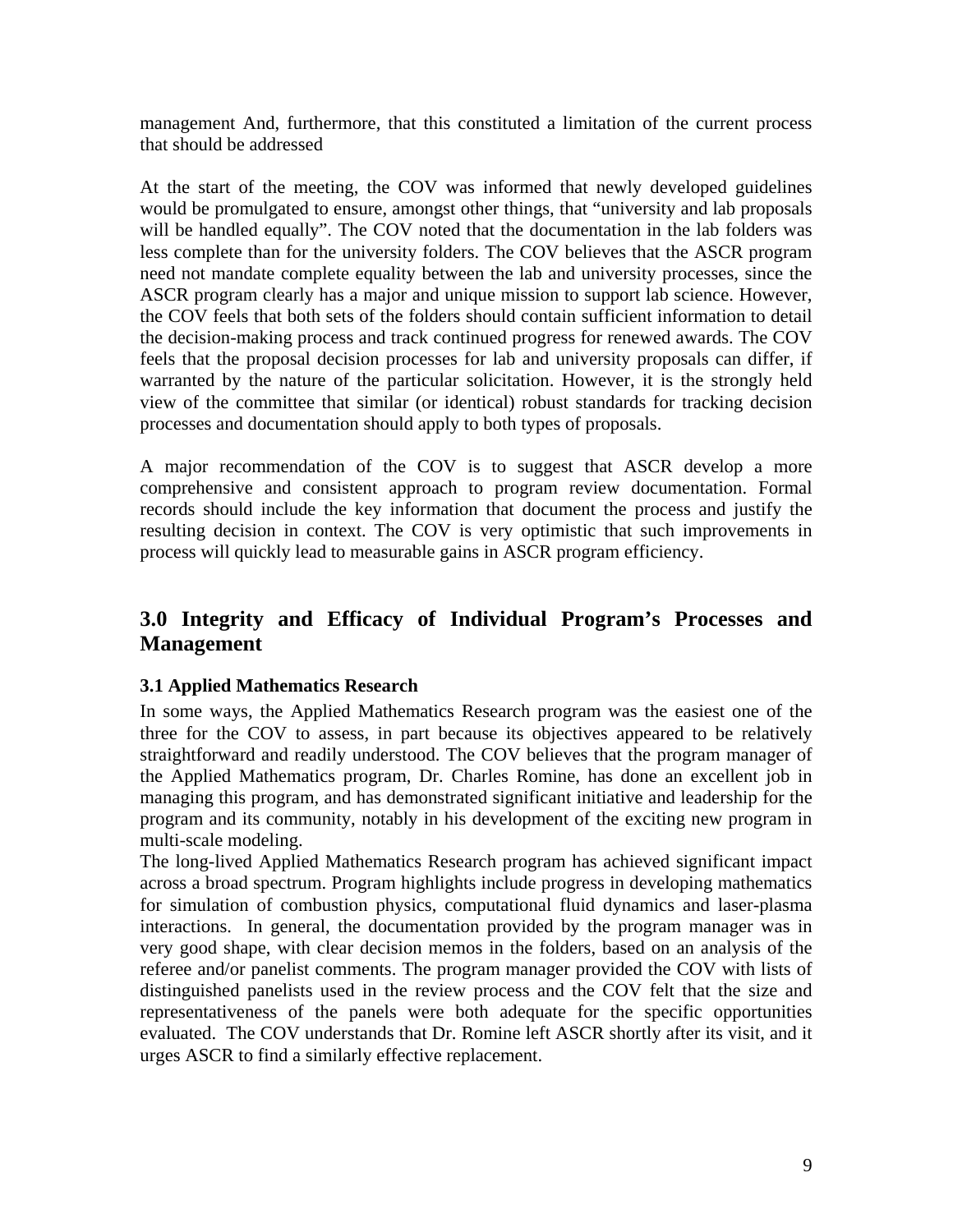A set of approximately twenty proposals funded by the Applied Mathematics Program was reviewed by a subcommittee of the COV. The proposal evaluation procedure was generally well documented, with at least three reviews (collected by email) used for each proposal and rationales for funding spelled out by the program officer. In most cases the timing of communication to PIs was reasonable (with decisions within one year), although there were examples of reviews that took considerably longer; the reasons for delays were not transparent.

It was felt that the intrinsic quality of the funded proposals was high, and that this is consistent with a long tradition of quality within the Applied Mathematics Program. However, there were projects whose initial reviews were very strong but for which the evaluations of later (funded) renewal requests were less enthusiastic, leading to a COV concern about sustained standards of excellence for long-running efforts. On the other hand, COV found at least one case where a national lab renewal proposal was declined and the members felt that the program manager was exercising an appropriate level of quality control and initiative in reaching this (probably difficult) decision.

Some projects were funded under the auspices of the SciDAC program. It was not clear how the percentages of funding coming from SciDAC were determined. More importantly, it was felt that the SciDAC program itself was not as well publicized or as open to the general community as it could be. There was also an interest on the part of COV members in reviewing more general program information, including percentages of proposals that are funded, demographics of funded proposals, for example, by state, diversity, and types of institutions. In the future, the COV recommends that such information be made available prior to the review.

#### **3.2 Computer Science Research**

The ASCR Computer Science Research program is supporting leading work in various areas of computer science and has also achieved significant impact. A stated purpose of the program is to conduct computer science research with a view to support application needs. Key accomplishments include the development of the MPI message passing model, and various compilers and toolkits, including the OSCAR toolkit for the management of Linux clusters. The program managers are knowledgeable and experienced.

Dr. Fred Johnson provided a summary of the processes used. There are two types of solicitations in the Computer Science Research program: Open and Specialized. Both solicitations are announced on the web. Typically, panels are convened for specialized announcements (with at least 3 panelists). Open announcements are typically reviewed by mail-in referees (at least three per proposal). The individual reviews are augmented by a summary decision memo written by the program manager and this memo is included in the university folders (but not the lab folders). The PI is required to write an annual report, which is also included in the documentation. PI's for declined proposals are given access to edited versions of the reviewer comments.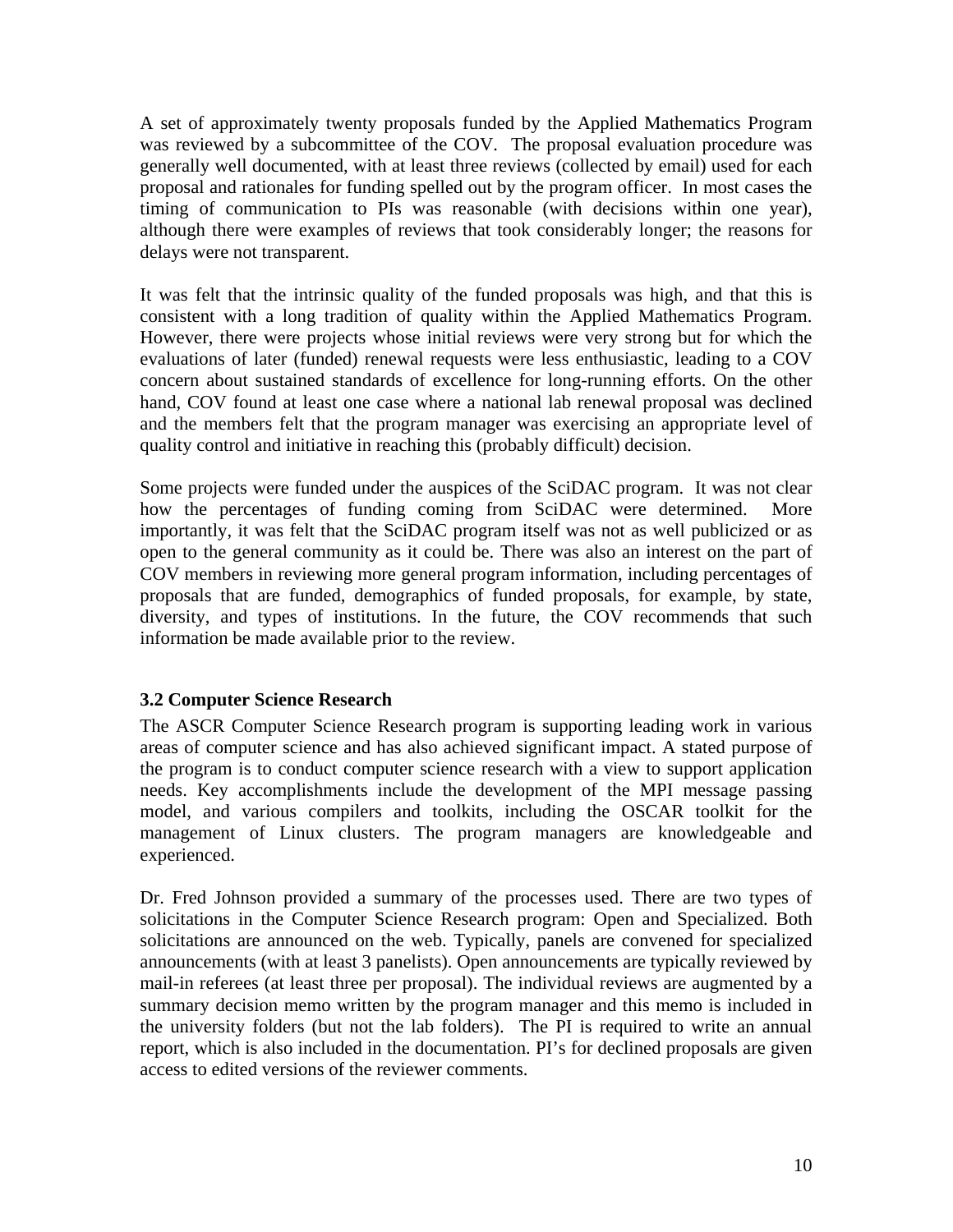The information provided for COV review was not sufficient to allow the COV to reach a complete assessment of the solicitation, review and selection process in this program. Dr. Johnson, however, was very helpful in addressing resulting queries and a significant amount of time was spent in oral question and answer sessions to fill in gaps in the COV's understanding and appreciation of the process. In this regard, the COV subcommittee was greatly appreciative of Dr. Johnson's patience and willingness to address any and all questions. The primary documents provided to the COV included a selection of funding/contract management folders. The initial set were all for successful proposals, though declination folders were later provided and reviewed. Further discussion with the program manager clarified that there were additional ad hoc documents that were significant in the conduct of the process, including reviewer and panelist lists and summary reviewer comments (for lab proposals).

It proved difficult for the COV subcommittee to navigate through the proposal folders for various reasons involving non-uniform formats and the lack of navigation aids (tabs, table of contents, etc.). The university folders contained summary decision memos written by the program manager, but no such memos were routinely found in the lab folders. Lab renewal folders contained surprisingly little evaluative information.

In some cases, a lot of supplementary verbal information was needed to determine what the COV was reviewing. For example, the program management decision to support the "Center for Programming Models for Scalable Parallel Computing" resulted in 10 independent folders, one for each participating university and laboratory. These folders were filed alphabetically according to the Co-PI institution and, for that reason, proved to be difficult to assemble as a group. The individual folders captured the review of a university's or lab's portion of the proposal, the associated review comments, and the financial actions taken to fund the work. Each folder appeared to document an independent decision as opposed to documenting a partial implementation of a larger integrated team effort. From further discussion, it was clear that the complete proposal was reviewed and evaluated as a unit and that other (ad hoc) records existed to document the composite review and decision process. However, these other records were not available for review.

The information included in a folder typically did not permit the COV members to determine how the funded proposal was ranked relative to other evaluated proposals, so it was hard to determine if the "best" research was funded (as per the COV charge). This was also true for declinations. However, each decision was obviously contingent on the program manager's analysis of the referee comments in the file and, for the sample of folders examined, the COV found no examples of clearly incorrect or questionable decision making.

In their review of the Computer Science Research program, the COV members tended to see the same names time and again, as Co-PI's and/or PI's and as reviewers. While there were not sufficient data to fully evaluate this issue (e.g., pre-proposals were not listed or the screening process available for detailed review), it was the sense of the COV that the ASCR program would benefit from methods (e.g., newsgroups, open workshops, etc.) to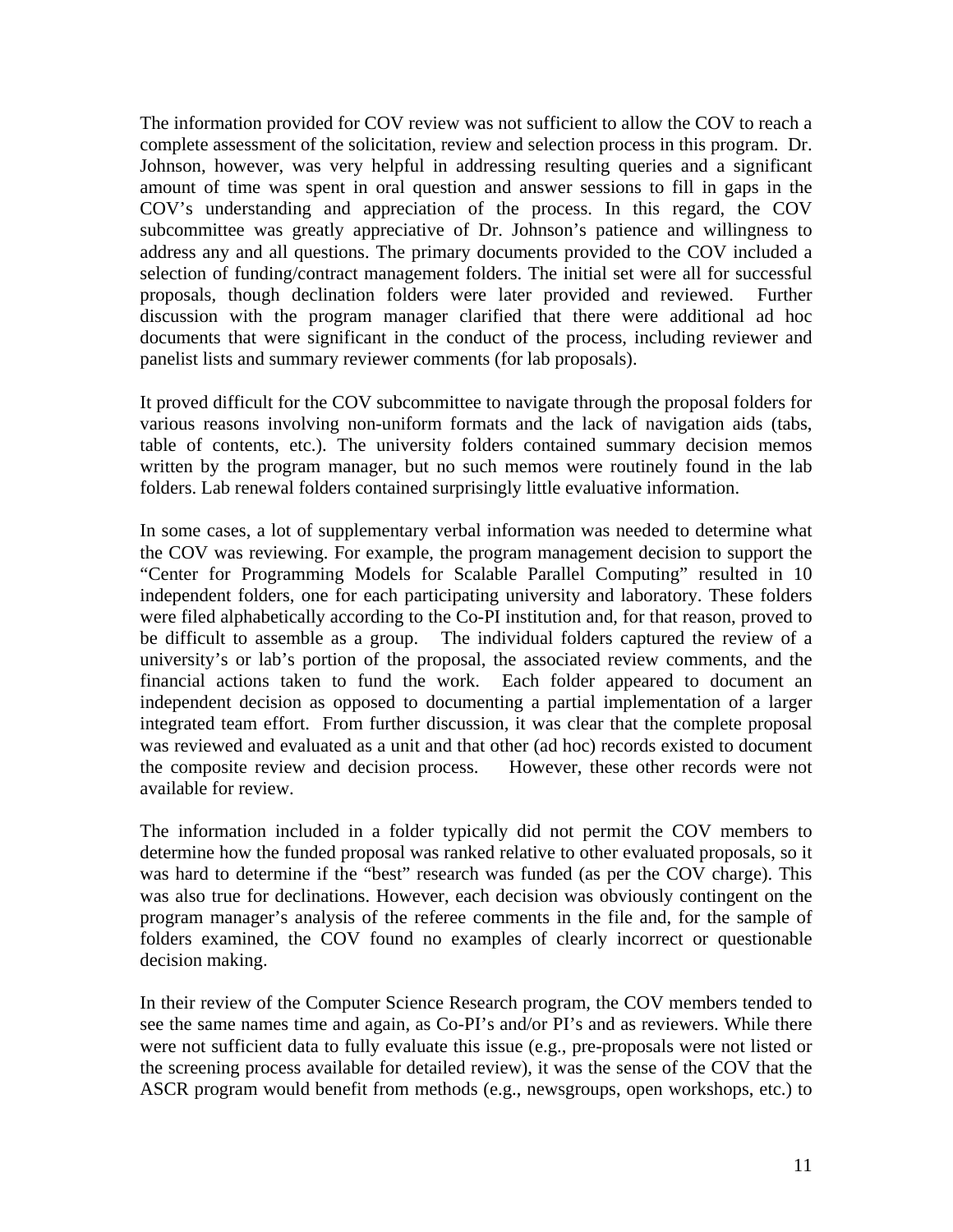increase the size and diversity of the proposer and reviewer pools (this last comment applies to all three programs reviewed)

The COV found that the mail review for the Computer Science program occurs asynchronously. Some members felt that a plan could be developed for each solicitation that would enable proposals to be collected and reviewed more regularly and synchronously as a set. This might make more effective use of reviewers and result in more focused proposals for such opportunities. In addition, the COV found that the number of panelists was not always matched to the size of the opportunity and recommends that ASCR provide guidelines for panel size, commensurate with the magnitude of the specific opportunity.

The Computer Science Research program should implement a uniform process that includes consistent record keeping. Formal records should include the key information that document the process and justify the resulting decision in context. There should be sufficient information retained so that the outcome of an individual proposal can be compared with others in the same competition (including pre-proposals). Information as to how a particular proposal was ranked in comparison to all the other proposals should be retrained. The program manager's summary of individual reviews should be retained as part of the proposal folder in all cases. In the case of renewal proposals, the annual report from the PI appears to be the principal formal mechanism for determining if funding should be continued and for monitoring progress. The COV recommends that ASCR review this component of the process to determine if additional means could be used to monitor progress and determine continuation funding. Finally, the COV recommends that ASCR investigate whether review templates should be required in all cases.

## **3.3 Collaboratories Research**

The COV found that the Collaboratories Research program is well-managed, innovative, and has had significant impact both within and outside of the DOE. Significant accomplishments given for the Collaboratories Research are mentioned in section 4.2.3, below. The program manager, Dr. Mary Anne Scott, is knowledgeable and closely tuned to community developments and needs. In general, the review processes and quality of the documentation are very good. Dr. Scott does a fine job managing the program and interacting with the broad external research community. The COV was impressed with the number of written documents and polished published reports from workshops emanating from this program.

The COV subcommittee was also impressed by the evident high national and international standing of the Collaboratories Research portfolio, particularly given the relative newness of the program. The program manager suggested that a key metric for success is the degree to which the research products are used by external communities. By this measure, the program has had considerable success, since many of the innovative developments have already seen broad community use. Nevertheless, COV members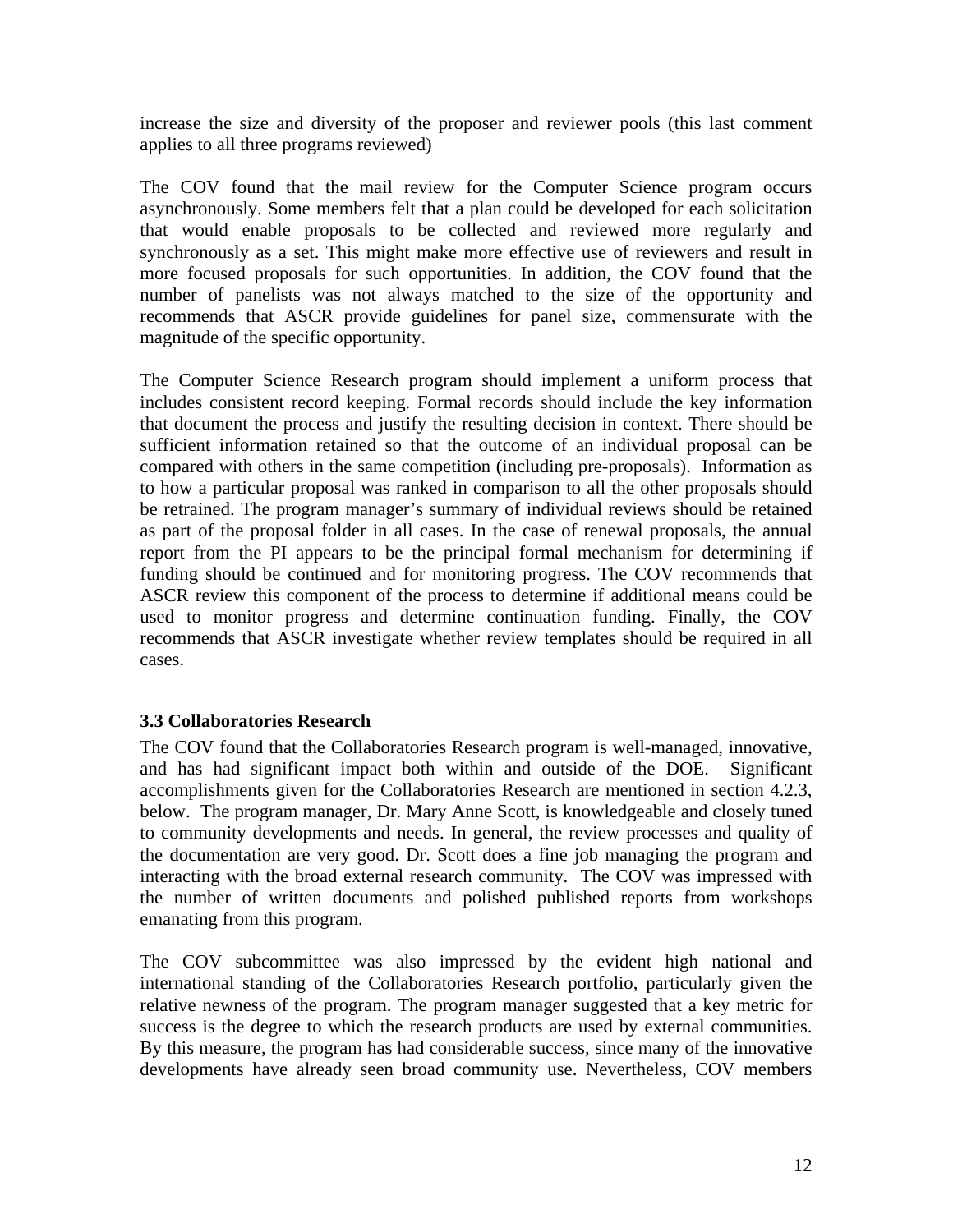were concerned that, with diminishing funding, and absent come intervention or aggressive planning process, program sunset or transition looms ahead.

In reviewing the proposal folders (no declination folders were provided or reviewed), the COV developed a particular concern about whether the program is fully open to university researchers that do not have existing collaborations with DOE laboratories. Broadening the proposer and reviewer pools might extend the reach of this already influential program. The COV was appreciative of the inter-agency interactions and of the support for standards development.

A significant portion of the Collaboratories Research program is derived from SciDAC funding. The COV expressed some concern about the continuation and stability of these funds.

## **4.0 General Programmatic Findings and Recommendations**

## **4.1 Balance between National Laboratory and University Participation**

The DOE program directors for Applied Mathematics, Computer Science, and Collaboratories provided significant information to the COV about the proposal solicitation and review process, as detailed in Section 3.0. A particular concern of the committee centered on how lab and university proposals were treated and whether or not differential considerations applied. In general, it became clear to the COV that all proposals are, in fact, reviewed for intellectual merit in much the same way, regardless of whether they originate from a lab or a university. Final programmatic decisions, however, clearly take into account the degree of focus on the DOE mission. In this regard, proposals from national labs often seem to have a competitive advantage and this was felt by the COV to be reasonable, given the key mission of the programs to support innovative research at the national labs. However, in general, the documentation for lab proposals was less rigorous than for university proposals and made a full evaluation of the quality assurance for lab proposals difficult to perform.

Some members of the COV also raised concerns about the degree of openness of the ASCR programs and the committee recommends that the ASCR leadership consider approaches to increase community awareness of the research opportunities and, as a consequence, augment the size of the proposer and reviewer pools. With respect to awareness of DOE Programs, information is publicly available on the DOE website at <http://www.er.doe.gov/grants/>. The COV noted, however, that, while this site is verywell known by the small community that has DOE funding, the program managers should work to implement ways to make this information known to a broader community. Some additional approaches worthy of consideration might include:

- Disseminating information about the initial posting of programs by leveraging the relationship with CRA to publish an article in the CRN and sending email to departments heads via the Forsythe list.
- Continue giving workshop updates at conferences such as SC, SIAM, ACM SIGs, and other conferences as appropriate for the DOE programs. It is recommended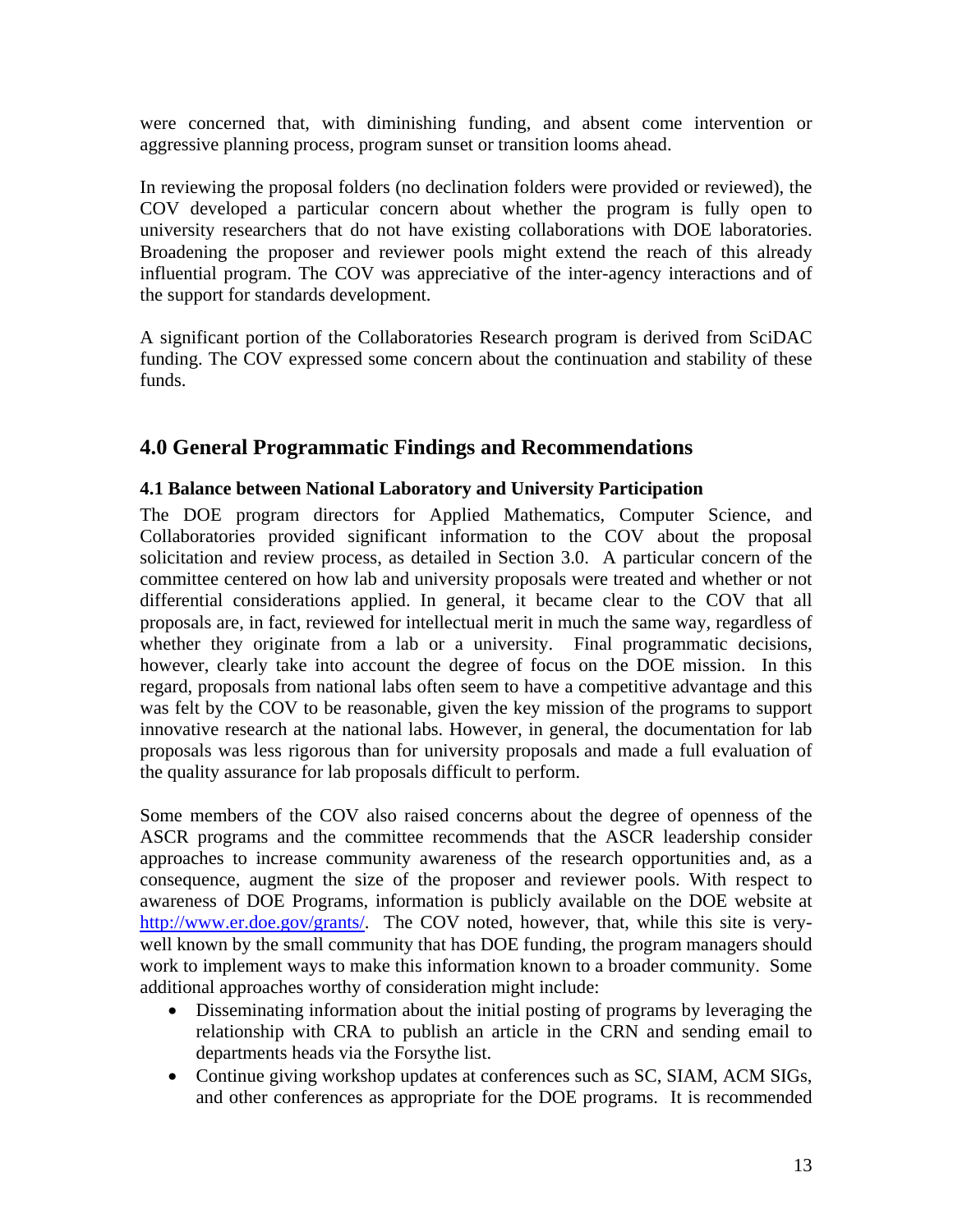that this be done on an annual basis so that the communities expect the updates. Further, having the updates at well-attended conferences allows for dissemination of information to new communities.

• Institute (and staff) a "research corner" at DOE SC booths.

With respect to increasing the involvement of different or a wider range of researchers in the review process, it is important to address the travel limitation issue as well as the development of new communities. It was noted that ASCR program managers have reached out to new communities with the review process for the Computer Science area, only to find the reviews to be disappointing in terms of depth and breadth of knowledge about a particular proposal topic. While the initial results may be discouraging, a persistent policy of this kind will eventually bear fruit. The following are some suggestions:

- Utilize collaborative technologies to eliminate the travel days for panelists to participate in the review process. It is noted that such technologies are not currently ready for normal use for the review panels; effort and resources are needed to make this technology stable for a panel meeting involving four to six panelists. It is important that such technologies be made a part of a critical path, to insure advancement in the technologies.
- Increase the involvement of different researchers in the workshops, which provide input on the development of programs. While it is important to continue inviting the top researchers in the field, it is important that new researchers with excellent ideas also be identified. One suggestion is to continue with what was done with the HECRTF, that is, to have an open call for white papers related to the issues to be addressed.

The COV felt that the interactions between university and lab scientists could be strengthened. Such interactions are fruitful when there is obvious benefit for all parties involved. Not only is it important for universities to become more aware of ASCR research programs, it is vital that ASCR assist the national labs to expand their circles of university interactions – especially among younger, less well-established researchers. In addition to collaborating on research, the DOE labs provide leading-edge computing, networking, and collaborative resources that are critical for experimental work in high performance computing.

#### **4.2 Evaluation of Program Impacts**

The COV spent some time reviewing the major accomplishments of each program mentioned by the program managers and elected to highlight several important outcomes of each program, illustrating the overall impact of the research. It notes, however, that prior knowledge from the fields of expertise of the COV members represented the biggest source of insight. The time constraints of the visit and the emphasis given to the review of proposal handling processes limited the ability of the COV to conduct a comprehensive evaluation of ASCR program impact.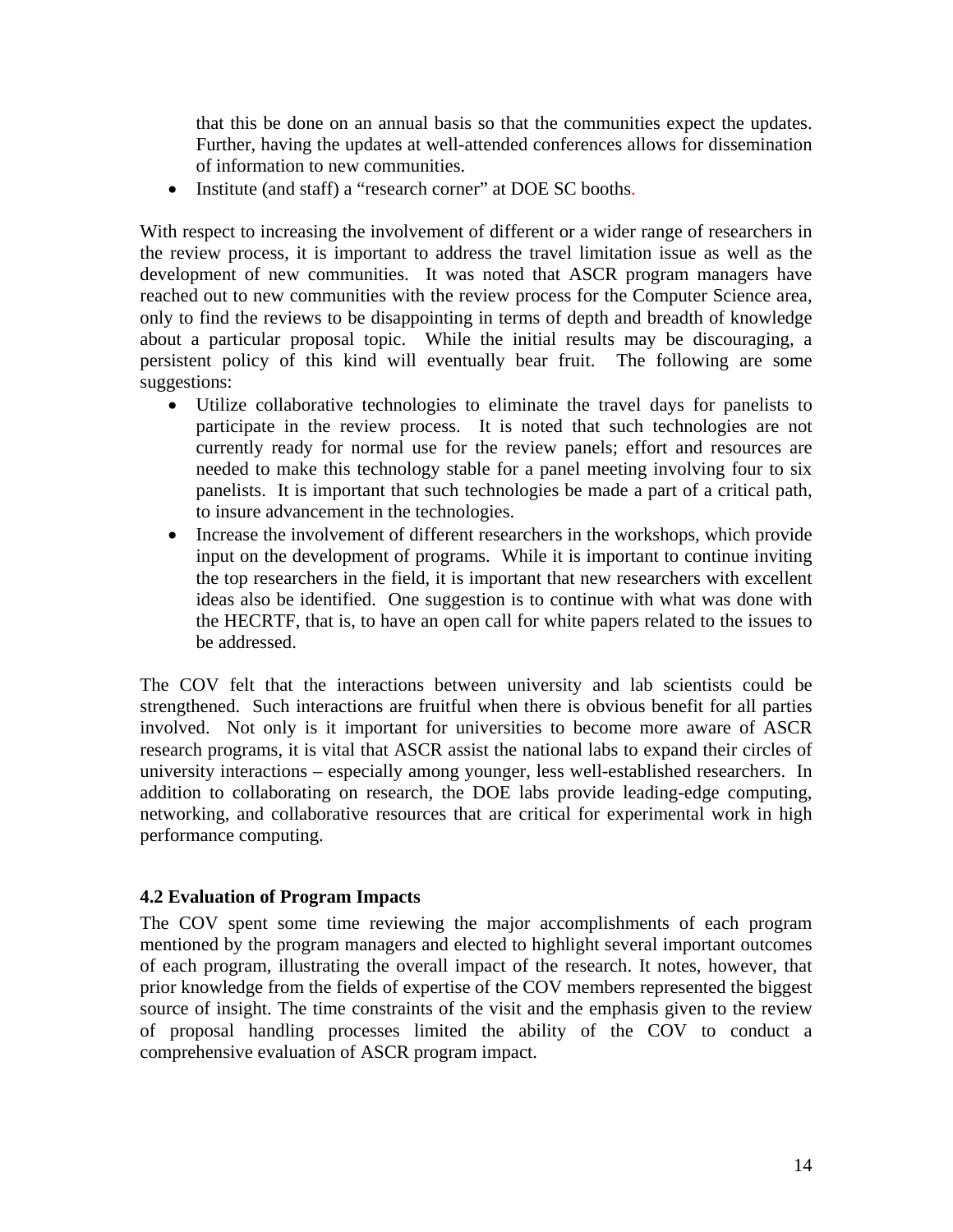## **4.2.1 Applied Mathematics Research Highlights**

The Applied Mathematics program has had significant impact in numerous areas, including:

- Computational modeling of combustion
- Computational fluid dynamics
- Laser-plasma simulation
- Shock wave theory
- Statistical mechanics and combustion

The impact of the program in these areas has been enabled through its support of specific targeted projects, as well as in fundamental algorithmic methodologies such as optimization and algebraic multigrid for discrete partial differential equations.

An indication of the international recognition of its programs is the set of awards given to its PIs, including a National Medal of Science (J. Glimm, 2003), Norbert Wiener Prize in Applied Mathematics (J. Sethian, 2004, A. Chorin, 2000), a SIAM/ACM Prize in Computational Science and Engineering (J. Bell and P. Colella), and election to the National Academy of Engineering (L. Petzold).

## **4.2.2 Computer Science Research Highlights**

It was more difficult to evaluate the impact of the Computer Science research program, because the program's goal is to support the needs of DOE scientists using HPC facilities, and this is rather small community in the computer science world. However, it is clear that the Computer Science research program is having significant impact in this community. Important noteworthy work includes the development of the MPI message passing model and the MPICH reference implementation, compilers, systems software, and toolkits such as the OSCAR toolkit for management of Linux clusters.

The COV also noted that the 2003 Sidney Fernbach award was given to Dr. Jack Dongarra, for work conducted under the auspices of the Computer Science Research program.

## **4.2.3 Collaboratories Research Highlights**

Major accomplishments of the Collaboratories Research program include the development of the Access Grid, a group-to-group collaboration tool used by over 150 institutions worldwide; , a world-wide de facto standard for base software for grids; Grid2003, a recent production grid used by multiple science communities; and the Electronic Notebook, a record of ideas, data, and events for joint experiments and research programs. The committee felt that the record of accomplishment for Collaboratories Research program was more than reasonable, given its stage of maturity,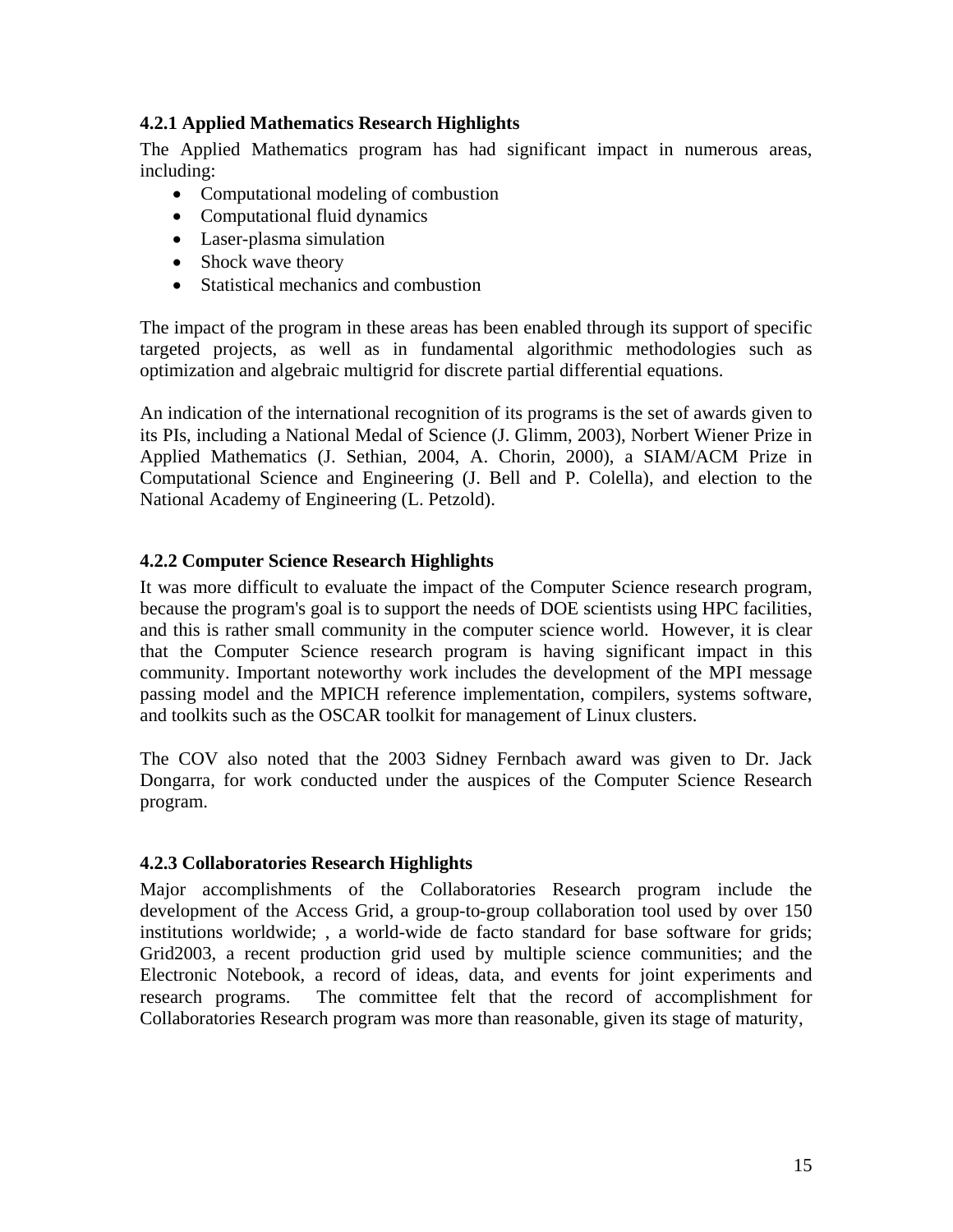### **4.3 Strategic Planning**

The COV believes that the ASCR programs should carry forward a strategic planning process, designed to identify and address several important emerging opportunities for the DOE. The following paragraphs mention some of the key considerations that should be discussed in a planning context.

The SciDAC Program represents an important investment on the part of the DOE in advanced software and hardware developments to address important scientific challenges for the ASCR program. Clearly, the SciDAC activity has had a significant impact by improving the effectiveness and efficacy of key DOE mission applications. The COV discussed the SciDAC program and its role within the ASCR programs extensively and believes that its basic function is extremely valuable and should be sustained in the future. A strategic review is needed to consider adjustments to the activity and plan for further developments after the initial 3-year period of performance. There is concern that the SciDAC effort needs to be more open and better integrated to support both the core research program and applications. For example, SciDAC's own success creates the need to maintain the application codes that have be developed and adapted through the program.

The development of "leadership class" computing systems, presently under discussion within the DOE, represents an important opportunity to support new, cutting edge scientific research that can only be enabled by formidable terascale computing capabilities. As documented in numerous studies, this class of system is needed to support national science-based modeling and terascale simulation needs. The COV commended ASCR for its leadership in the definition and advocacy for improved national capabilities in high-end computing infrastructure.

Efforts to develop new expertise in computational and computer science are important to assure continued US scientific and technical leadership into the future. Professional development activities, such as those taking place within the ASCR programs, can have significant economic benefit on the economy over time and can help create jobs. The existing effort to cultivate US citizen interest and capability in high performance computing and computational science needs to be expanded and creative methods need to be found to encourage further growth in the fields. The COV commended the ASCR program officers for their evident interest and commitment to this important role of the DOE.

A long-term research focus within the ASCR program is important and should be fostered. Clearly there is a need to support important ongoing projects, as well as to enable new ideas to surface and be explored. This dual need creates a tension between support of on-going long-term work that leads to incremental improvements and new research that might lead to revolutionary change. The COV believes that careful planning to balance the research portfolio will pay dividends in the future.

The COV believes that multiscale algorithm research, such as proposed within the Applied Mathematics Research program, is increasingly essential to support the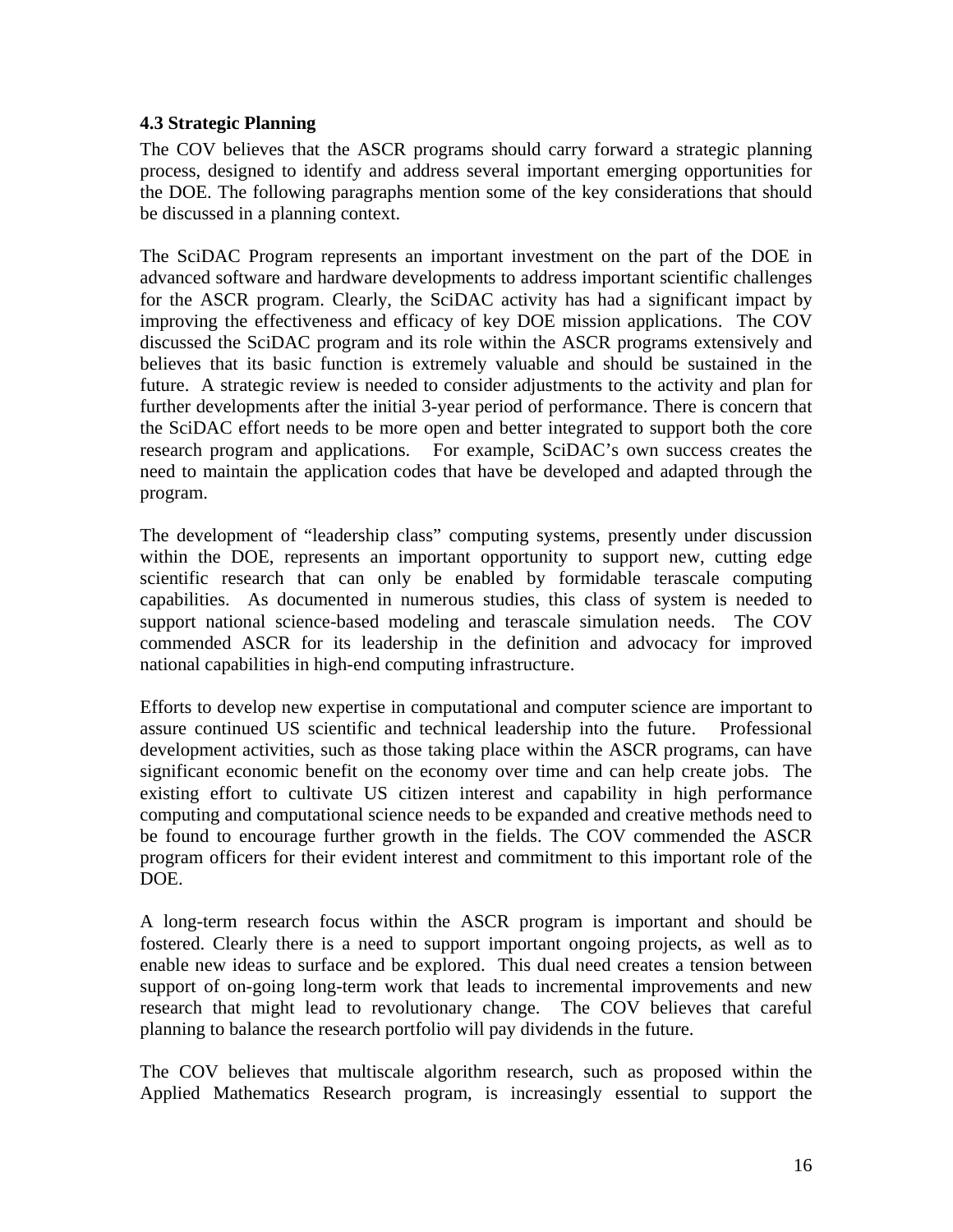advancement of multidisciplinary applications targeted to solve real problems. For example, climate science, combustion science, radiative transfer, and laser simulation science are all examples of important DOE areas that will benefit from the multiscale approach. ASCR could exhibit significant national leadership in this arena.

The strategic planning process needs to consider all possible high end computing architectures and solutions, as well as grid computing approaches.

Finally, the COV encourages the ASCR program managers to work to facilitate appropriate multi-agency efforts across the federal government. For example, the commercial supercomputing community is small enough that greater cooperation across the federal agencies could create greater market impact. Open source "Infrastructure" HPC software (e.g. OS, compilers, performance tools, libraries, middleware) could be shared and jointly supported across several HPC lead agencies (e.g. DOE, NSF, DOD, etc.). These types of software tools will not be developed for or by the commercial market; they will only exist tailored for the HPC market if the Federal Government supports their development and on-going maintenance. This burden should be shared across several agencies. (This is more properly viewed as a mix of infrastructure support and advance development.)

## **4.4 Committee of Visitor Process**

The COV spent time towards the end of the meeting discussing the nature of the review process, with a view to making recommendations for possible modifications to the process in the future. The COV certainly found the review process to be both interesting and informative and believes that a regular COV review of the ASCR programs will be of significant benefit to the DOE. The committee members were very pleased with the accessibility of key program managers. The mix of plenary and breakout sessions was efficient and productive. Accessibility to multiple rooms for the breakout sessions was helpful. The dinner discussions between ASCR and COV members on the evening of the first day were particularly useful and enabled the COV to gain a deeper appreciation of the program challenges. Members felt that the composition of the COV was balanced and well suited to the task.

For future COVs, we would like to suggest modifications to facilitate the review process. In particular, for charge to be more completely addressed, future COVs should require the following information and data, some of which should be made available prior to the next visit, as indicated.

- Materials and information to be made available prior to the review (over passwordprotected Web site):
	- $\triangleright$  Strategic plan(s) and related documents that can help to explain the ASCR mission.
	- $\triangleright$  Short overview of the ASCR program and its sub-elements including facilities.
	- ¾ Summary information about proposals received and complete statistics on funding, including: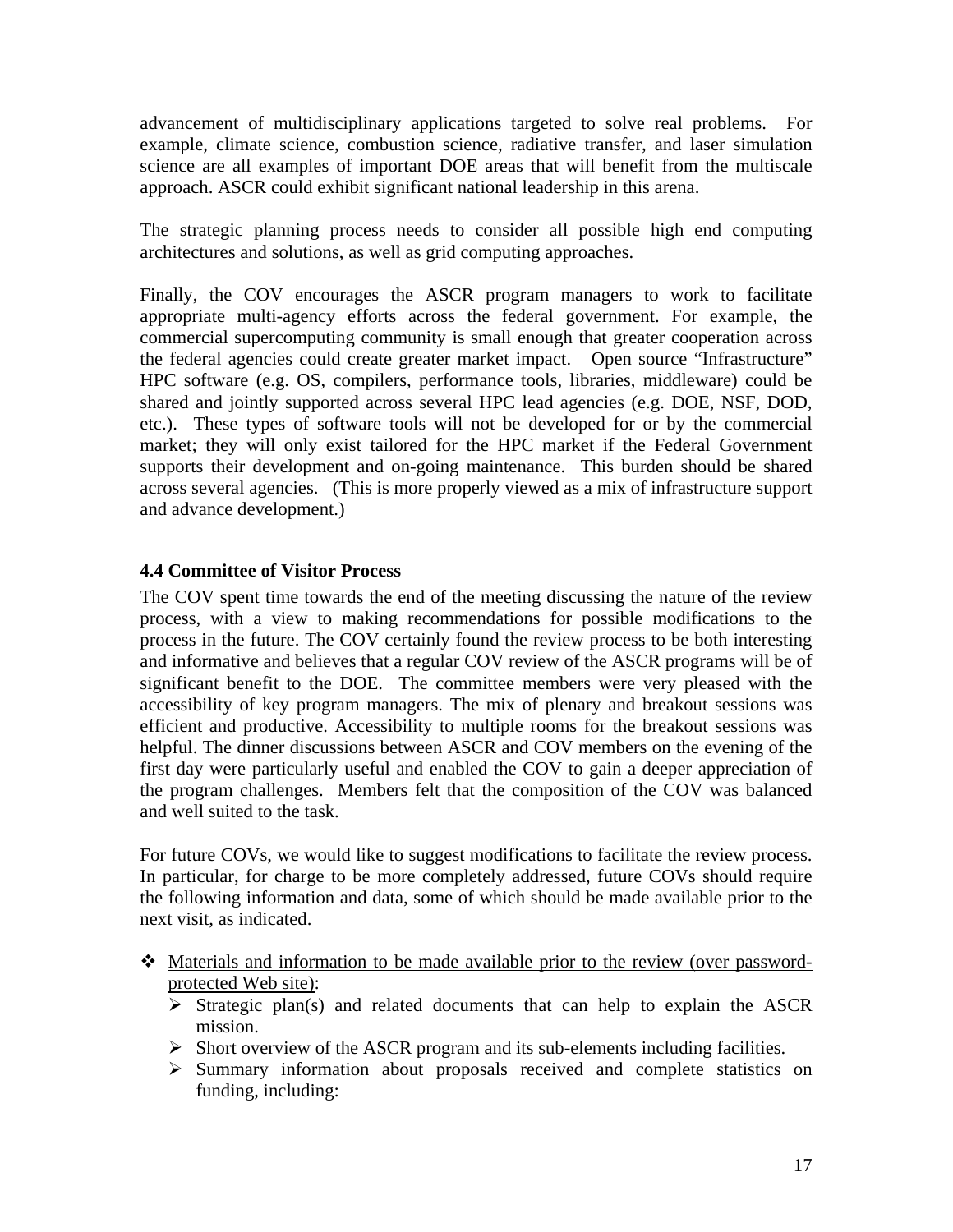- **Breakdown of awarded funding for all of ASCR and by each of the three** research programs (SciDAC vs. base, lab vs. university)
- Complete list of proposals and PIs (both funded and declined)
- Success rates by categories (SciDAC vs. base, lab vs. university)
- Lists of pre-proposals received, their status, and the approach(es) used to screen them
- Demographics of funded proposals
- Number and description of "new starts", including ECPIs
- Detailed mapping of funded proposals onto strategic thrust areas of ASCR.
- Materials and information to be made available at the review:
	- $\triangleright$  Copies of all slides available at the start of the meeting
	- ¾ *Representative* sample of proposals to review including:
		- Funded and unfunded proposals
		- Strong, weak and borderline proposals
		- Lab and university proposals
		- Individual investigator proposals and multi-institutional proposals
		- For multi-institutional proposals, a single jacket that gives a comprehensive view of the project, including a comprehensive annual report, results of project-level reviews, etc.
	- $\triangleright$  Complete, detailed description of the research funding and monitoring process
		- **Solicitation**
		- **Preproposal review**
		- **Proposal review**
		- **Selection**
		- Reporting
		- Monitoring
	- $\triangleright$  Comprehensive list of all reviewers used, categorized as panel or mail-in reviewers.

To best utilize the COV's time during the review the COV suggests the following logistical improvements:

- Improve overall standardization of information and presentations.
- Tailor talks to more specifically address the issues in the COV charge.
- $\triangle$  Prepare and circulate a fixed schedule early in the process.
- Expedite the process of getting reviewers to and into DOE.
	- ¾ Provide centralized transportation to/from hotel and DOE.
- Provide onsite access to local networks and printers, including access to ASCR proposal database.
- $\triangle$  Ensure that a sufficient number of each handout is available.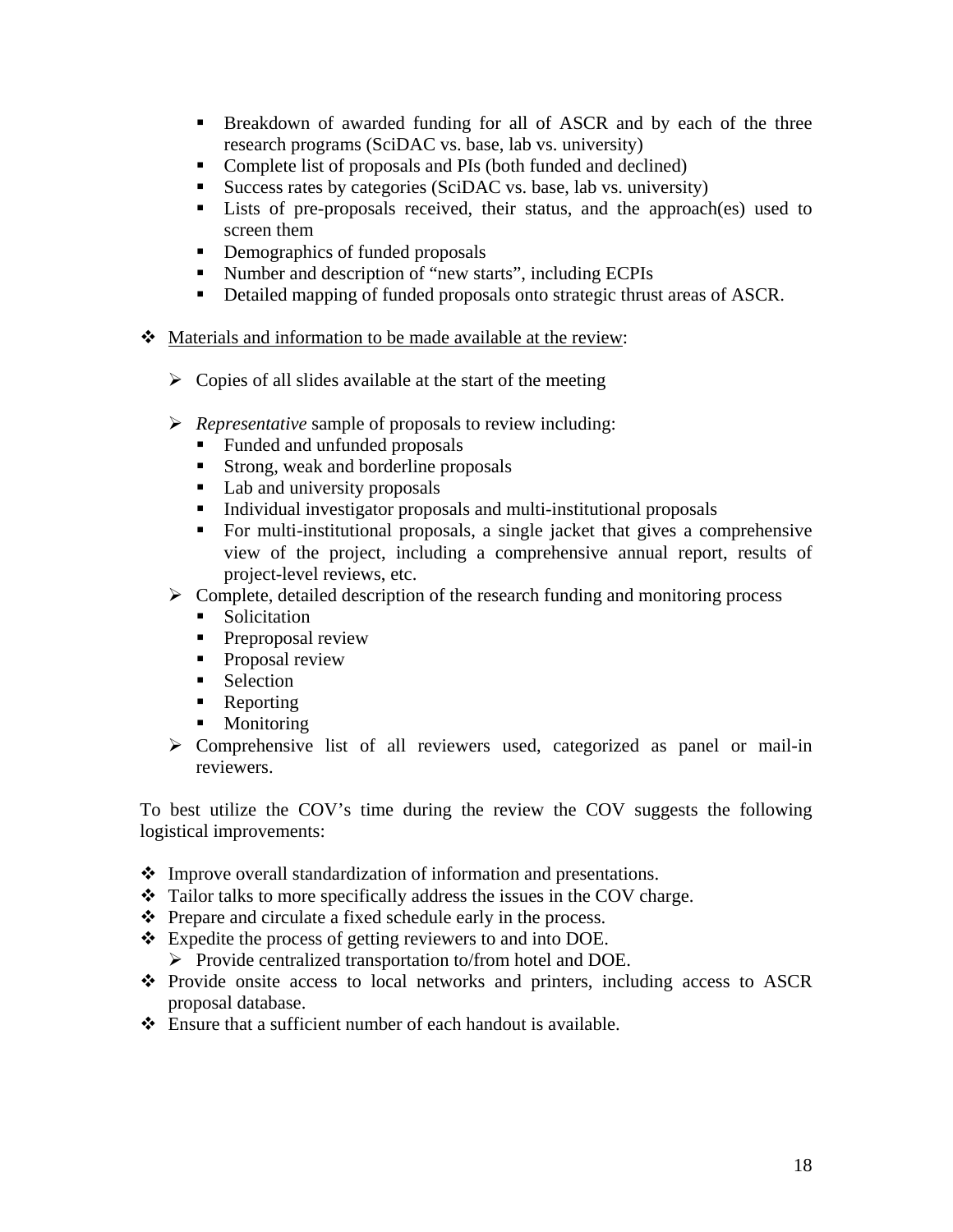| Professor Randolph E. Bank<br>Department of Mathematics<br>University of California, San Diego<br>La Jolla, CA 92093-0112                                                 | Dr. Joseph McCloskey<br>5385 Woodnote Lane<br>Columbia, MD 21044                                                                                                        |
|---------------------------------------------------------------------------------------------------------------------------------------------------------------------------|-------------------------------------------------------------------------------------------------------------------------------------------------------------------------|
| Dr. Marjorie Blumenthal, Associate Provost                                                                                                                                | Dr. Jose L. Munoz                                                                                                                                                       |
| Office of the Provost                                                                                                                                                     | National Science Foundation                                                                                                                                             |
| Georgetown University                                                                                                                                                     | CISE/SCI, Suite 1122                                                                                                                                                    |
| 37 <sup>th</sup> and O Street, NW                                                                                                                                         | 4201 Wilson Boulevard                                                                                                                                                   |
| Washington, DC 20057                                                                                                                                                      | Arlington, VA 22230                                                                                                                                                     |
| Professor Howard Elman<br>Department of Computer Science<br>University of Maryland<br>College Park, MD 20742                                                              | Professor Linda R. Petzold<br>Department of Computer Science<br>University of California, Santa Barbara<br>124 Engineering III Building<br>Santa Barbara, CA 93106-5070 |
| Dr. Sally Floyd<br><b>ICSI</b><br>1947 Center Street, Suite 600<br>Berkeley, CA 94704-1198                                                                                | Professor J. Mark Pullen<br><b>Computer Science Department</b><br>George Mason University, MSN 4A5<br>4400 University Drive<br>Fairfax, VA 22030                        |
| Professor Sharon Glotzer                                                                                                                                                  | Professor Steven L. Richardson                                                                                                                                          |
| Material Engineering & Chemical Engineering                                                                                                                               | Department of Electrical and Computer Engineering                                                                                                                       |
| University of Michigan                                                                                                                                                    | Howard University                                                                                                                                                       |
| 2300 Hayward Street                                                                                                                                                       | 2300 6 <sup>th</sup> Street, NW                                                                                                                                         |
| Ann Arbor, MI 48109                                                                                                                                                       | Washington, DC 20059                                                                                                                                                    |
| Professor Robert Grossman<br>Director, National Center for Data Mining (M/C)<br>249)<br>University of Illinois at Chicago<br>851 South Morgan Street<br>Chicago, IL 60607 | Professor Valarie Taylor<br>Department of Computer Science<br>H. R. Bright Building, Room 305B<br>Texas A&M University<br>College Station, TX 77843                     |
| Dr. Cray Henry                                                                                                                                                            | Dr. Linda Torzcon                                                                                                                                                       |
| <b>HPCMO</b>                                                                                                                                                              | Department of Computer Science                                                                                                                                          |
| Suite 510                                                                                                                                                                 | Rice University                                                                                                                                                         |
| 1010 Glebe Road                                                                                                                                                           | 6100 Main Street, MS 132                                                                                                                                                |
| Arlington, VA 22201                                                                                                                                                       | Houston, TX 77005-1892                                                                                                                                                  |
| Dr. Timothy L. Killeen (COV Chair)                                                                                                                                        | Dr. Stephen Wolff (ASCAC Representative)                                                                                                                                |
| National Center for Atmospheric Research                                                                                                                                  | Cisco Systems                                                                                                                                                           |
| 1850 Table Mesa Drive                                                                                                                                                     | 5116 Rockwood Parkway, NW                                                                                                                                               |
| Boulder, CO 80305                                                                                                                                                         | Washington, DC 20016-1916                                                                                                                                               |

# **Attachment 1. Full List of COV Members**